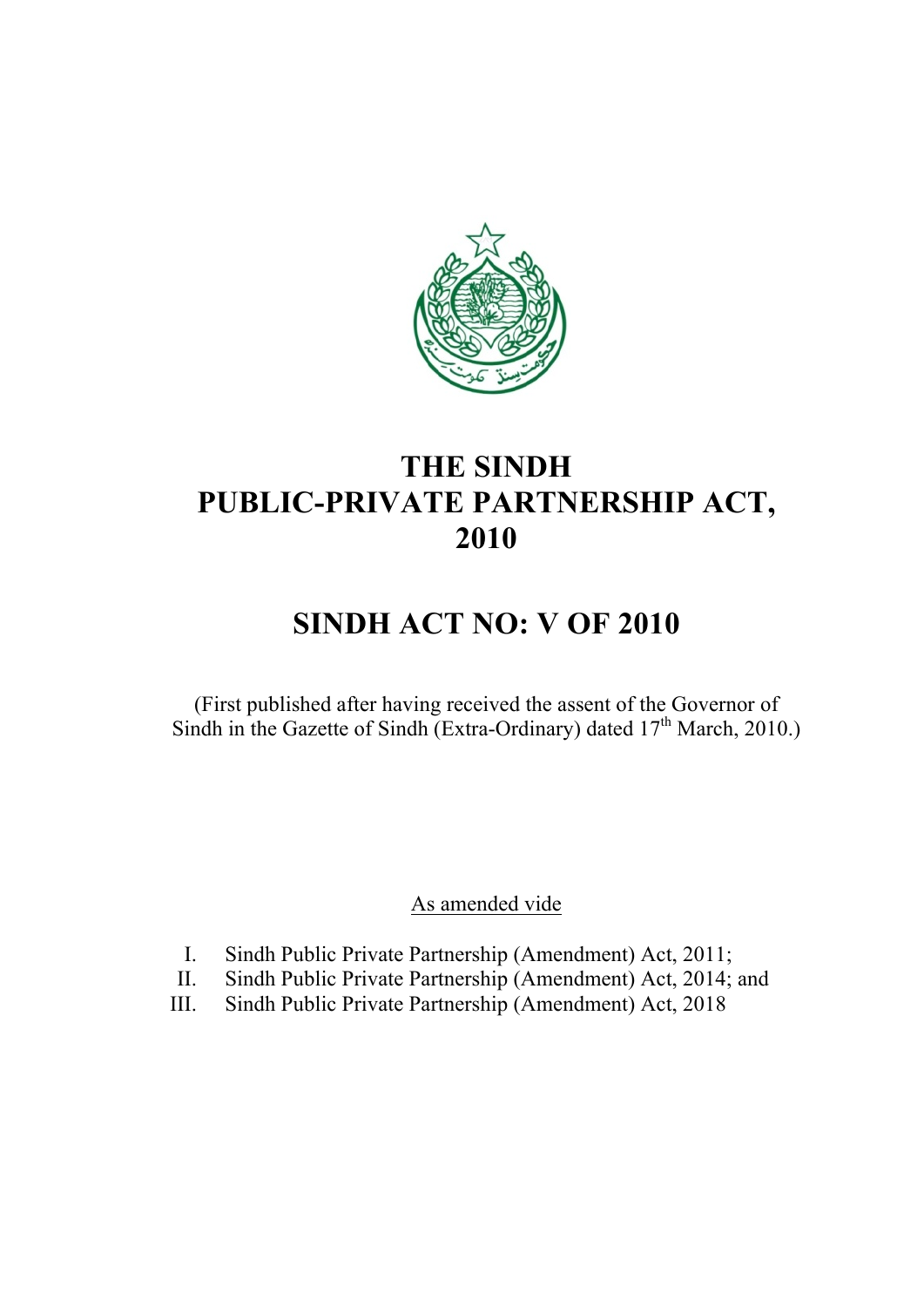**An Act** to create an enabling environment for private sector participation in infrastructure development projects in the province of Sindh through public-private partnership projects.

**Preamble.-** Whereas it is expedient to expand the provision of infrastructure services and improve their reliability and quality for accelerating economic growth and achieving the social objectives of the Government; to mobilize private sector resources for financing, construction, maintenance and operation of infrastructure projects; to improve efficiency of management, operation and maintenance of infrastructure and development facilities by introduction of modern technologies and management techniques; to incorporate principles of fairness, competition and transparency in public-private partnership projects; and to provide for the matters ancillary there to,

It is hereby enacted as follows:

#### **CHAPTER I PRELIMINARY**

- **1. Short title, extent and commencement**.  $(1)$  This Act may be called the Sindh Public-Private Partnership Act, 2010.
	- (2) It extends to the whole of the Province of Sindh.
	- (3) It shall come into force at once.
- **2. Definitions**. In this Act unless there is anything repugnant in the subject or context
	- a) "Act" means the Sindh Public-Private Partnership Act, 2010;
	- b) "Agency" means a department, attached department, body corporate, autonomous body of the Government, local government, or any organization or corporation owned or controlled by the Government or local government [but does not include  $Unit$ ;]<sup>1</sup>
	- c) "Bid" means a bid tendered by a person who is eligible under this Act to submit a proposal to undertake a project;
	- d) "Board" means the Public-Private Partnership Policy Board established under section 4;
	- e) "Change of control" means and includes any assignment, sale, financing, grant of security interest, transfer of interest or other transaction of any type or description, including by or through voting securities, asset transfer, contract, merger, acquisition, succession, dissolution, liquidation or otherwise, that results directly or indirectly in a change in possession of the power to direct or control, or cause the direction or control of the management of the affected company or a significant aspect of its business;
	- f) "Concession" means grant of a right of a public asset by an agency through the approval of Government in return for stipulated services or a promise that the right will be used for a specific purpose in the form of Build Operate Transfer (BOT), Design Build Finance Operate (DBFO) and any other variant of PPP [in terms of the Public-Private Partnership Agreement; $]^{2}$

<u> 1989 - Johann Stein, fransk politiker (d. 1989)</u>

 $1$  Amended vide Sindh Public Private Partnership (Amendment) Act, 2018

<sup>&</sup>lt;sup>2</sup> Amended vide Sindh Public Private Partnership (Amendment) Act, 2018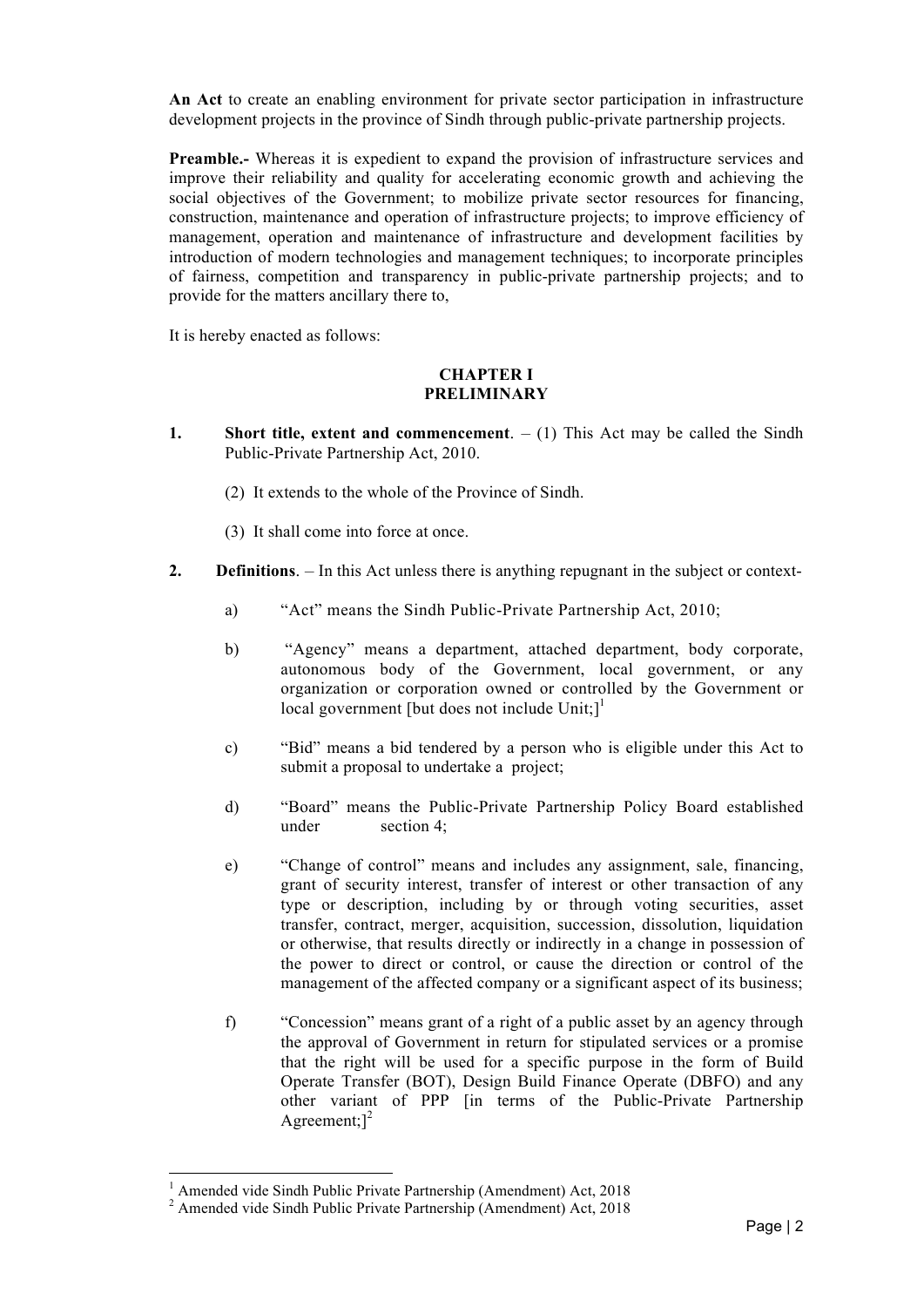- g) "Consortium" means [a joint venture of private parties or majority controlled by private parties formed for the purpose of entering into a Public-Private Partnership Agreement directly or through a registered company formed therefor; $\vec{3}$
- h) "Construction" includes, reconstruction, rehabilitation, renovation, improvement, expansion, addition, alteration and related activities;
- i) "Conflict of interest" means a situation where any member of the Board receives or gives any financial or other remuneration in connection with the assigned position other than as authorized by the Board; (2) engages in any consulting or other activities that conflict with the interests of the Agency or the Board; or (3) has a direct or indirect financial interest in the outcome of any proposal before the Board;
- j) "Departmental Public-Private Partnership Node" means the cell established within an Agency [in accordance with section 7;]<sup>4</sup>
- k) "Director General" means the head of the Public-Private Partnership Unit appointed by the Government;
- l) "Government" means the Government of Sindh;
- m) "Infrastructure" includes facilities and services in one of the sectors listed in Schedule I;
- n) "Investment" includes development and pre-operative capital expenditures made or incurred on services, land, construction and equipment;
- o) "Lender" means [and includes]<sup>5</sup> a financial institution, bank, or establishment providing financial support with or without security;
- p) "Local government" means a local government as defined in the Sindh Local Government Ordinance, 2001 (XXVII of 2001);
- q) "Person" means a company, entity, firm, association,  $[individual]^\circ$ , body of individuals, or a sole proprietor other than an Agency [and the Unit;]<sup>7</sup>
- r) "Prescribed" means prescribed by rules or regulations made under this Act;
- s) "Private party" means a person who enters into a Public-Private Partnership Agreement with an Agency.
- t) "Project" means a project implemented as a Public-Private Partnership in one of the infrastructure sectors listed in Schedule I;
- u) "Project Development Facility" means a pool of funds including contributions from donor international agencies, which are available to pay for consulting services required for the preparation and execution of Public-Private Partnership Projects;

<u> 1989 - Johann Stein, fransk politiker (d. 1989)</u>

<sup>3</sup> Amended vide Sindh Public Private Partnership (Amendment) Act, 2018

<sup>4</sup> Amended vide Sindh Public Private Partnership (Amendment) Act, 2018

<sup>5</sup> Amended vide Sindh Public Private Partnership (Amendment) Act, 2018

<sup>6</sup> Amended vide Sindh Public Private Partnership (Amendment) Act, 2018

<sup>7</sup> Amended vide Sindh Public Private Partnership (Amendment) Act, 2018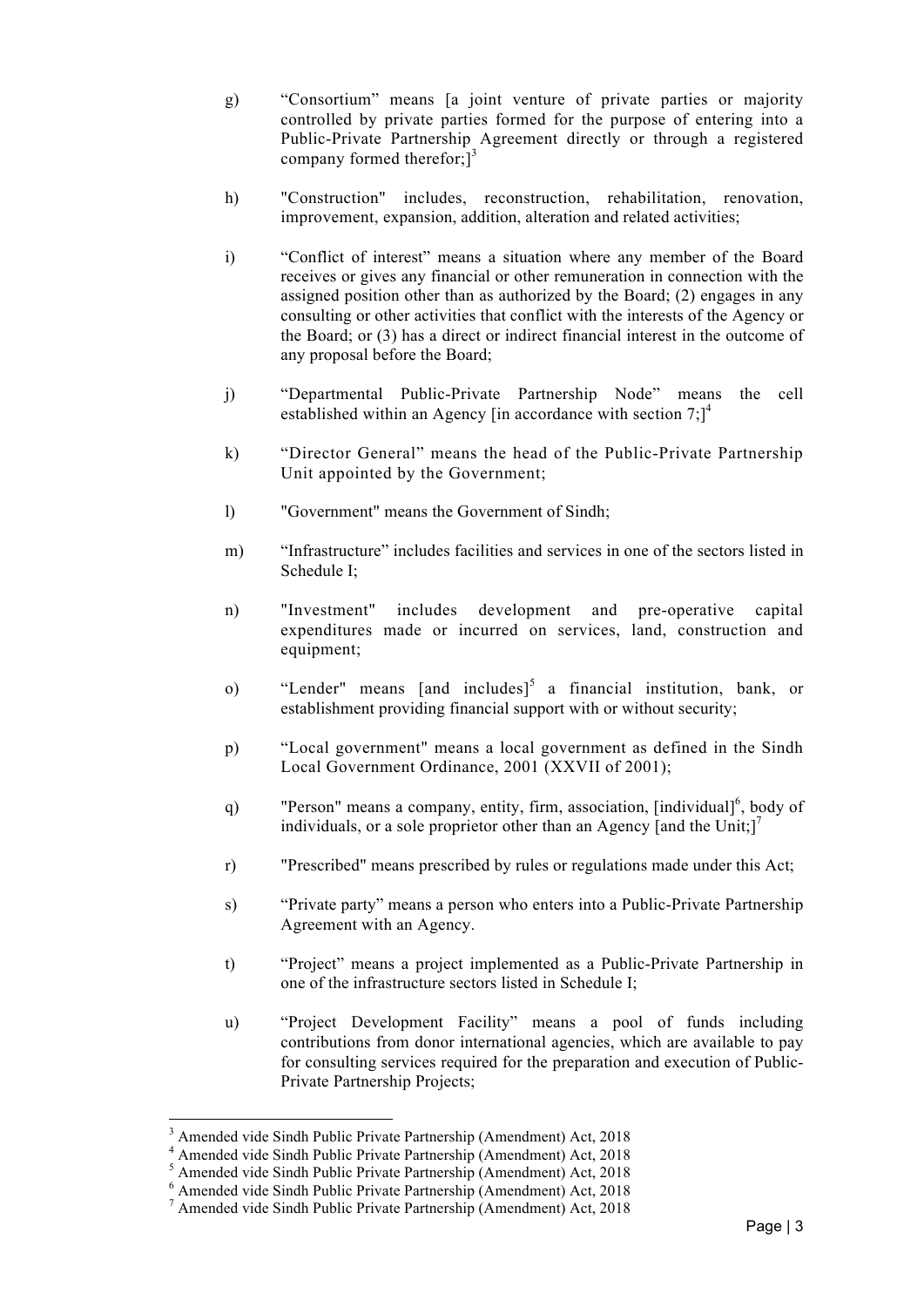- u-i) ["Project Support Facility" means a non-profit company called as the Public-Private Partnership Support Facility established by Government under section 42 of the Companies Act, 2017 (Act XIX of 2017), for the purposes enumerated in its Memorandum of Association;]<sup>8</sup>
- v) "Province" means the province of Sindh in Pakistan.
- w) "Public-Private Partnership" means a partnership carried out under a Public-Private Partnership Agreement between the public sector represented by an Agency and a private party for the provision of an infrastructure facility, management functions and / or service with a clear allocation of risks between the two parties;
- x) "Public Private Partnerships Agreements" mean [all agreements in writing between Government including the Agency and private parties for the purpose of Public-Private Partnership;]<sup>9</sup>
- y) "Public property" means any movable or immovable assets or rights which are in the public domain pursuant to law or contract;
- z) "Risk" means any event or circumstance affecting the project which can adversely affect performance and costs of any of the contractual obligations related thereto including  $[feasibility]^{10}$ , design, construction, financing, operation and/or maintenance;
- z-i) ["Service" means any of the professional activities concerning imparting of public benefits in publicly owned institution or facility or the objective ancillary thereof; $]$ <sup>11</sup>
- aa) "Sindh Public Procurement Rules" means the Sindh Public Procurement Rules, as may be framed by the Government from time to time;
- bb) "Viability Gap Fund" means the funds [or any other assets]<sup>12</sup> from the Government which are made available to the private party [to support the Project including funds for covering revenue shortfalls through grants, subsidies, guarantees, or any other mode approved by the Board under section  $22$ ;  $\overline{)}^{13}$
- cc) "Unit" means the Public-Private Partnership Unit established under section 6;
- dd) "User fee" means a levy, unitary charge, annuity, shadow toll or fee whether paid by the Government or the public, which may be charged by a private party under a Public-Private Partnership Agreement.
- **3. Private sector participation.** (1) Notwithstanding anything to the contrary in the laws in force, the Government, its Agencies and local governments will be authorized to seek participation from the private sector in appropriate projects subject to the provisions of this Act.

<u> 1989 - Johann Stein, fransk politiker (d. 1989)</u>

<sup>8</sup> Inserted vide Sindh Public Private Partnership (Amendment) Act, 2018 <sup>9</sup> Amended vide Sindh Public Private Partnership (Amendment) Act, 2018

<sup>&</sup>lt;sup>10</sup> Amended vide Sindh Public Private Partnership (Amendment) Act, 2018<br><sup>11</sup>Amended vide Sindh Public Private Partnership (Amendment) Act, 2014

<sup>&</sup>lt;sup>12</sup> Amended vide Sindh Public Private Partnership (Amendment) Act, 2014<br><sup>13</sup> Amended vide Sindh Public Private Partnership (Amendment) Act, 2018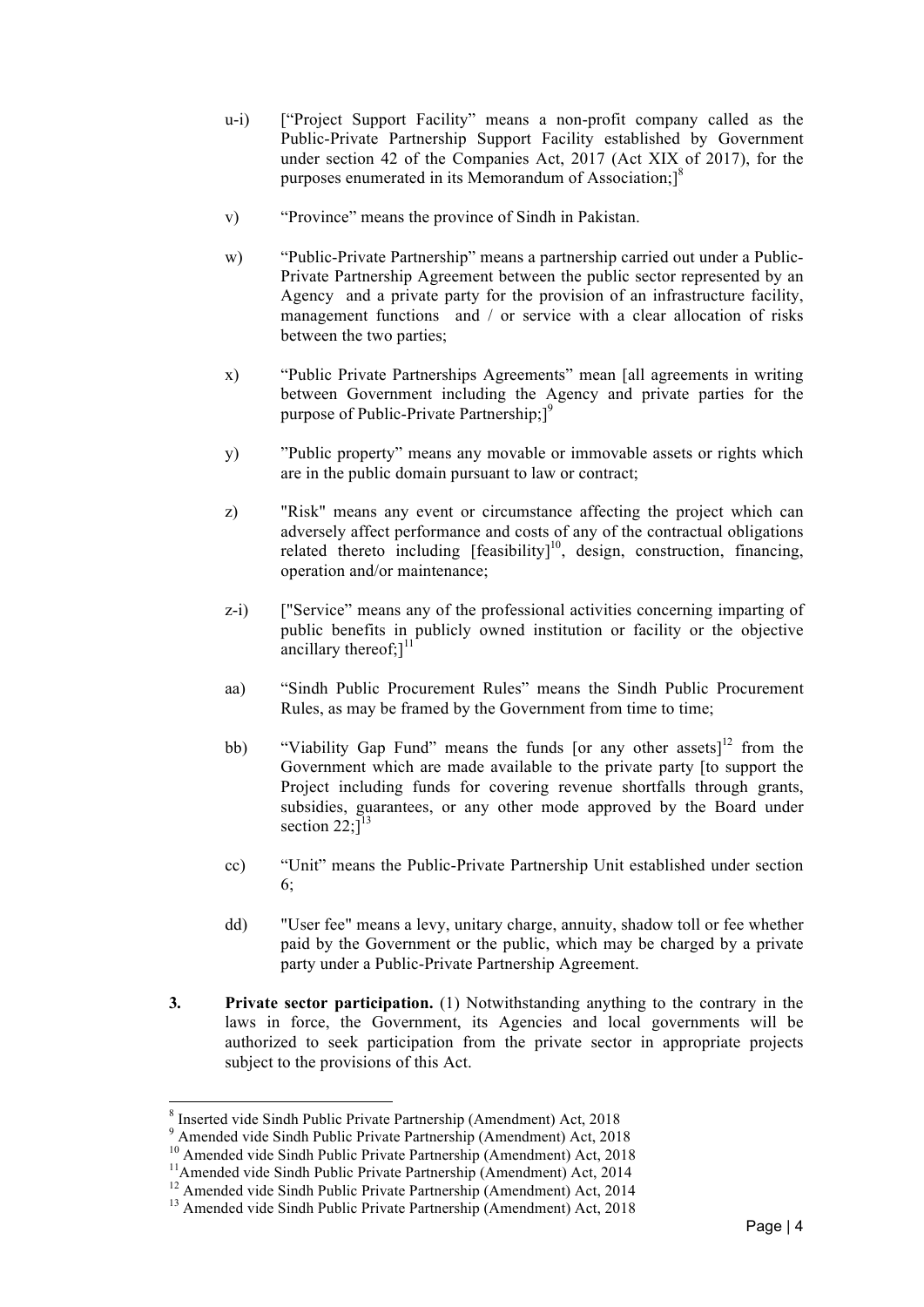(2) Subject to the provisions of this Act and the procedures outlined in Chapters III and IV hereto, the Government and its Agencies shall be fully empowered to enter into agreements and arrangements with private parties under mutually agreed terms and conditions in one or several project planning and management functions such as designing, financing, building, constructing, owning, operating and maintaining different infrastructure projects.

(3) The Government [or Agency with the approval of the Board]<sup>14</sup> may enter into a Public-Private Partnership Agreement to vest public property in private parties for development and other appropriate purposes. The Government may transfer title in Public Properties to private parties on appropriate terms and conditions as the Government may deem fit.

(4) The Government shall be competent to pay any fees for services performed by private parties under duly authorized Public-Private Partnership Agreements including but not restricted to user fees, subsidies, revenue shortfall guarantees and may appropriate monies for such purposes.

#### **CHAPTER II ORGANIZATIONAL FRAMEWORK**

**4. Policy Board**. (1) There shall be a Public-Private Partnership Policy Board in the Province to formulate Public-Private Partnership policy based on strategic goals and ensure its implementation in the Province.

| $\mathbf{i}$ .    | <b>Chief Minister</b>                               | Chairman                          |
|-------------------|-----------------------------------------------------|-----------------------------------|
| ii.               | Minister, Finance                                   | Vice Chairman                     |
| ii-a              | Minister Law and Parliamentary Affairs              | Member                            |
| ii-b              | Minister Planning and Development                   | Member <sup><math>15</math></sup> |
| iii.              | <b>Chief Secretary</b>                              | Member                            |
| iv.               | Minister of concerned department                    | Co-opted Member                   |
| V.                | [Two Members of the Provincial Assembly of Sindh to | Members $]^{16}$                  |
|                   | be nominated by Chief Minister                      |                                   |
| vi.               | Additional Chief Secretary (Dev.), Planning and     | Member                            |
|                   | Development                                         |                                   |
| vii.              | <b>Secretary Finance</b>                            | Member/                           |
|                   |                                                     | Secretary                         |
| viii.             | Secretary of the concerned Department               | Co-opted Member                   |
| 1X.               | Director General Public-Private Partnership Unit    | Ex-officio                        |
|                   |                                                     | Member                            |
| X.                | Three $(3)$ members from the private sector to be   | Members                           |
|                   | nominated by the Chief Minister                     |                                   |
| $\overline{xi}$ . | Sectoral Specialist to be nominated by the Chief    | Member                            |
|                   | Minister                                            |                                   |
| xii.              | Chief Executive Officer of Project Support Facility | Member                            |

(2) The Board shall consist of –

(3) The Board shall frame and approve Public-Private Partnership policies and accord final approval to all the projects selected for implementation under the Public-

 

<sup>&</sup>lt;sup>14</sup> Amended vide Sindh Public Private Partnership (Amendment) Act, 2018<br><sup>15</sup> Amended vide Sindh Public Private Partnership (Amendment) Act, 2011<br><sup>16</sup> Amended vide Sindh Public Private Partnership (Amendment) Act, 2011<br><sup>1</sup>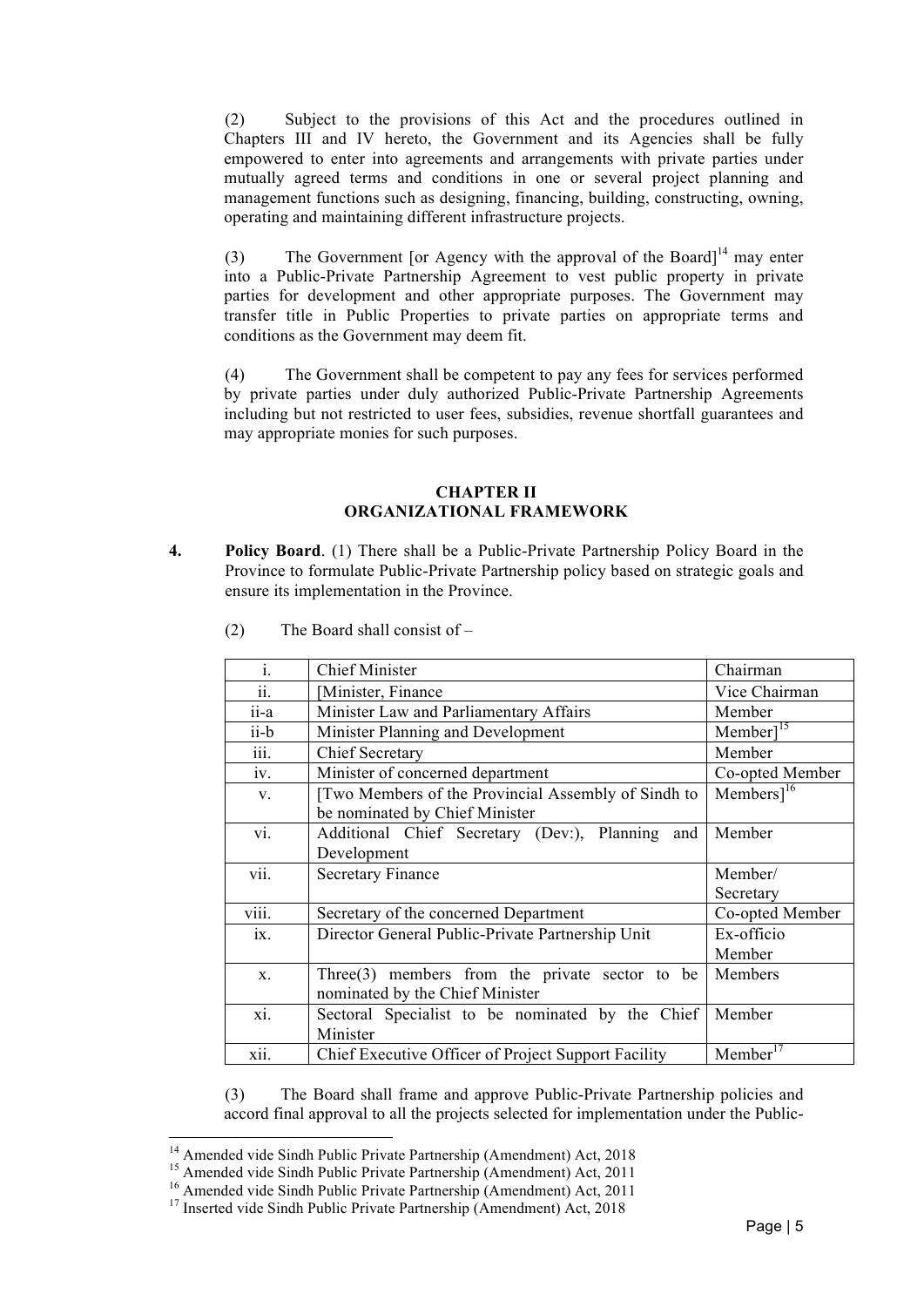Private Partnership modality. [The]<sup>18</sup> Board, however, shall not entertain a local government project without the consent of the concerned authority.

(4) [The members of the private sector shall be appointed for a period of two years and shall be eligible for reappointment for two terms only. Members of the [private sector and of public sector]<sup>19</sup> shall be selected after careful consideration of any actual or potential conflicts of interest. If any conflict of interest arises during the tenure of any member from the [private sector]<sup>20</sup> or the public sector, the Chairman of the Board shall order such member removed from the Board and replaced by another member. $]^{21}$ 

(5) The meetings of the Board shall be presided over by the Chairman and in his absence by the Vice-Chairman.

(6) The decisions of the Board shall be taken by the majority of its members present. In case of a tie, the presiding member shall cast the deciding vote. [The Board may also pass resolution by circulation to all members and is approved by a majority of members of the Board; $]^{22}$ 

(7) All orders, determinations, and decisions of the Board shall be rendered in writing and signed by the Director General or any of the Directors [of the Unit] $^{23}$  on his behalf subject to approval of Chairman or Vice Chairman, as the case may be.

- **5.** Functions of the Board:  $(1)$  [Without prejudice to the functions and powers assigned to the Board under any of the provisions of this Act, the Board<sup> $24$ </sup> shall:-
	- I. [formulate a Public-Private Partnership policy, and rules for the Government; $]^{25}$
	- II. supervise and coordinate implementation of the Public Private Partnership policy by the Agencies;
	- III. approve, reject or send back for reconsideration the project proposal submitted by an Agency within  $six(6)$  months;
	- IV. decide on any direct or contingent support for a project proposal submitted by an Agency;
	- V. approve , reject or send back for reconsideration the recommendation submitted by an Agency for the contract award to a private party;
	- VI. issue risk management guidelines, to assess that the government support for projects is included in the annual budget of the Province and that such support is fiscally sustainable, and establish procedures to implement such guidelines consistent with this Act;
	- VII. assist the Agencies in solving major problems impeding project preparation and implementation;

 

<sup>&</sup>lt;sup>18</sup> Amended vide Sindh Public Private Partnership (Amendment) Act, 2018<br><sup>19</sup> Amended vide Sindh Public Private Partnership (Amendment) Act, 2018<br><sup>20</sup> Amended vide Sindh Public Private Partnership (Amendment) Act, 2018<br><sup>2</sup>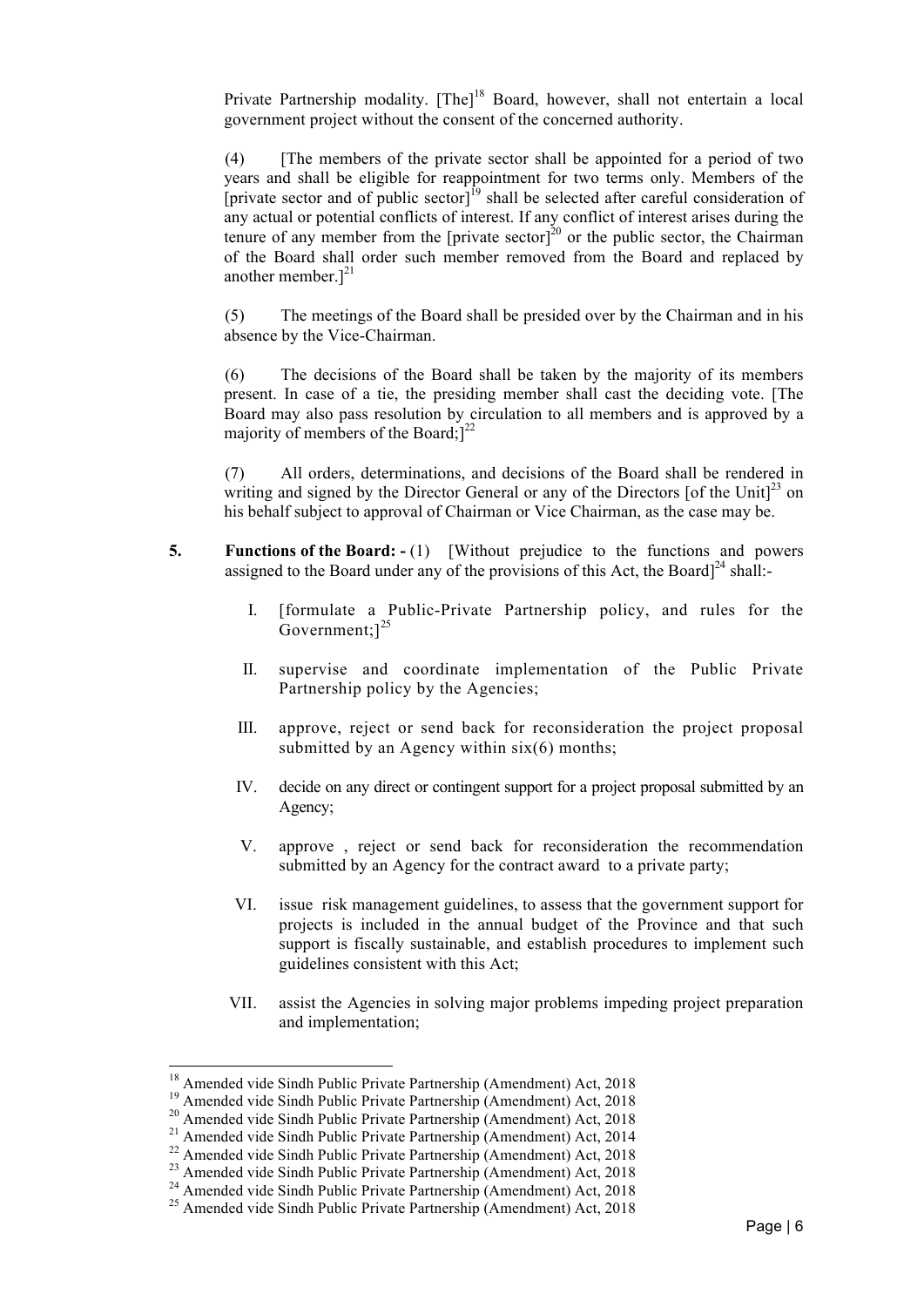- VIII. approve funding for projects receiving support through the Project Development Facility;
	- IX. be the final deciding authority for all the projects; and
	- X. take all other steps necessary to give effect to the provisions of this Act.

(2) The Board shall frame and publish a clear and comprehensive Public-Private Partnership policy outlining criteria for selection of projects and giving general principles for selection of private parties. The policy shall work as the basis for allowing private sector participation in projects.

- **6. Public-Private Partnership Unit:** (1) **[**Government shall, by notification, establish the Unit in the Finance Department to promote and facilitate the development of Public-Private Partnership projects in the Province, assist an Agency in preparing and executing such projects, and act as a catalyst for Public-Private Partnerships. In the performance of its functions, the Unit may consult the Project Support Facility from time to time;<sup>126</sup>
	- (2) To achieve the objectives in subsection (1), the Unit shall:
		- I. assist the Board in formulating, implementing the Public Private Partnership Policy and provide technical support to the Board and act as its secretariat;
	- [I-A employ such persons, as it deems necessary for the performance of functions and duties assigned to it under this Act, which shall be governed by the human resource policy and guidelines notified by the Finance Department, Government of Sindh, from time to time; $]^{27}$ 
		- II. develop operating guidelines, procedures and model documents for projects for approval by the Board;
		- III. develop technical and human resources to support Public-Private Partnership initiatives at the Agencies;
		- IV. provide technical support and  $[assistance]^{28}$  to the Agencies throughout the Public-Private Partnership process;
		- V. evaluate and prioritize project proposals submitted by the Agencies;
	- V-A [submit all project proposals for consideration to Project Support Facility for the purpose of approval of funding if deemed appropriate by the Project Support Facility: $]^{29}$
	- VI. evaluate the type and amount of government support sought for a project;
	- VII. review the bid evaluation report submitted by an Agency;
	- VIII. prepare and regularly update a pipeline of projects ;

 

<sup>&</sup>lt;sup>26</sup> Amended vide Sindh Public Private Partnership (Amendment) Act, 2018<br><sup>27</sup> Inserted vide Sindh Public Private Partnership (Amendment) Act, 2014<br><sup>28</sup> Amended vide Sindh Public Private Partnership (Amendment) Act, 2018<br><sup></sup>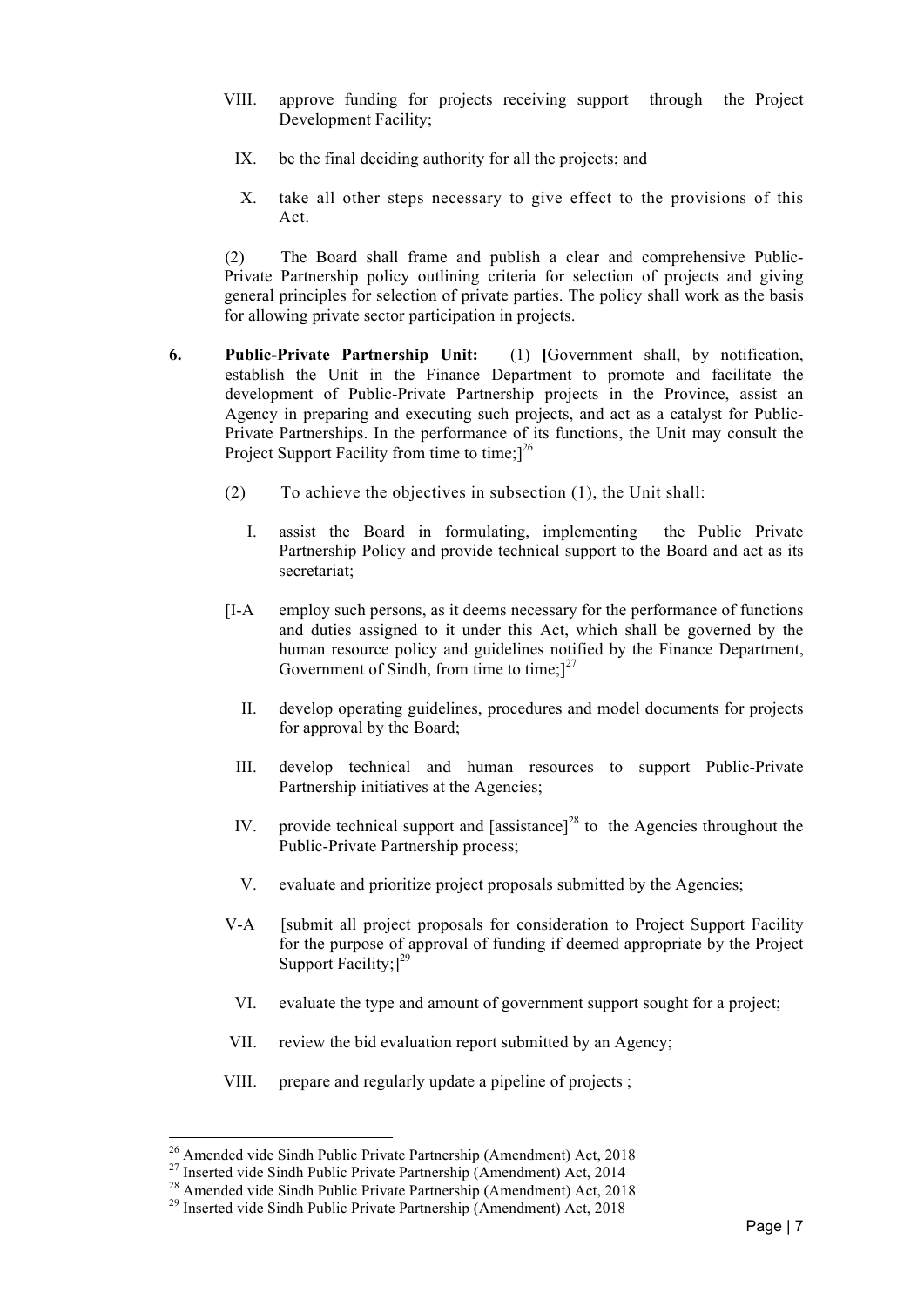- IX. [prepare semi-annual review, annual consolidated reports and project completion reports on the Public-Private Partnerships in the province and submit the same to the Board; $]^{30}$  and
- X. perform any other functions and duties which may be assigned to it by the Board.

(3) The Unit may procure for consideration or for free, technical and professional assistance and advice which it deems necessary from other governmental authorities, multilateral agencies, professional bodies and private firms. The Unit may also provide technical [support and]<sup>31</sup> assistance and advisory services to the persons and entities in the Province and elsewhere for consideration or for free, as it deems appropriate.

(4) PPP Unit, however, may  $[assist]$ <sup>32</sup> project structure activities mentioned at section 7 (2), either on the request of an agency or if the PPP policy Board assign this task to PPP Unit.

- **7. Departmental Public-Private Partnership Nodes:** (1) The administrative head of each Agency which seeks to implement a project on a Public-Private Partnership basis, shall form a Public-Private Partnership Node with the approval of concerned Minister consisting of officers from within the Agency or other Agencies as the case may be, which may include representative from the Finance Department, and independent technical and legal experts if deemed appropriate to develop the project.
	- (2) The Public-Private Partnership Node shall:
		- I. identify suitable projects and prioritize these within its sector or geographical area of responsibility;
		- II. [procure the services of transaction advisors for project preparation and tendering, unless exceptional reasons exist for not doing so as recorded in writing, and recommend to the Government to enter into agreements for such services;]<sup>33</sup>
		- III. supervise the preparation of the feasibility study and if its outcome is positive, submit the project proposal through the Unit to the Board;
	- IV. conduct a competitive tendering process in accordance with the Sindh Public Procurement Act, 2009 and the Rules made thereunder to select the private party; $]^{34}$
	- V. carry out bid evaluation and submit recommendation on contract award to the Board;
	- VI. negotiate and sign the Public-Private Partnership Agreement;
	- VII. monitor and evaluate implementation and operation of the project;
	- VIII.  $[Omitted!]^{35}$  and

<sup>&</sup>lt;sup>30</sup> Amended vide Sindh Public Private Partnership (Amendment) Act, 2018<br><sup>31</sup> Inserted vide Sindh Public Private Partnership (Amendment) Act, 2018<br><sup>32</sup> Amended vide Sindh Public Private Partnership (Amendment) Act, 2018<br><sup></sup>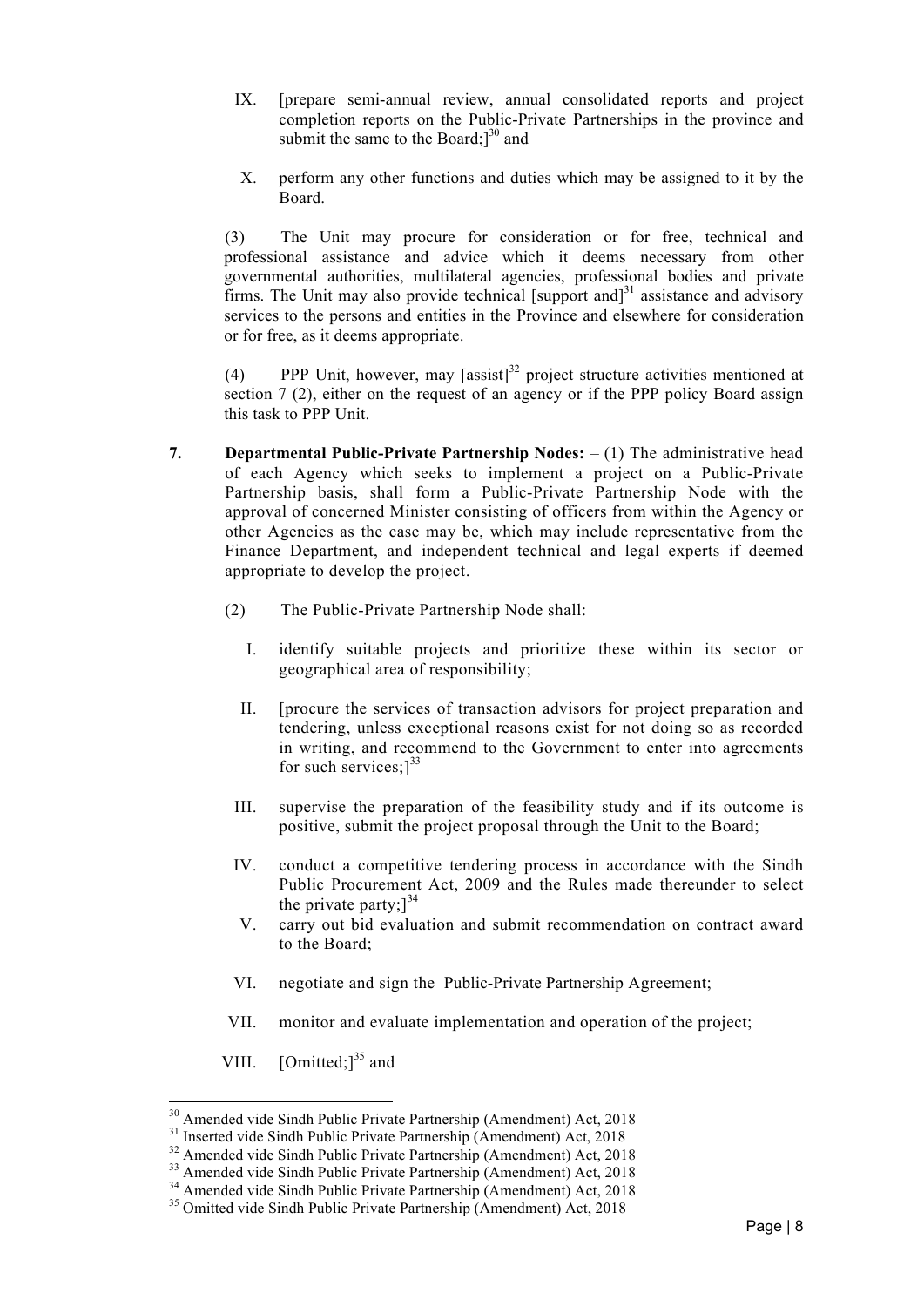IX. prepare periodic progress reports on the Agency's projects to be submitted to the PPP Policy Board through Unit.

(3) [The Public-Private Partnership Node may, if deemed appropriate, seek guidance from the Unit for the performance of any of its functions, provided however, the ultimate responsibility shall vest with the Public-Private Partnership Node: $1^{36}$ 

**8. Project Implementation Unit: -** (1) For each Concession [awarded under this  $Act]^3$ , there shall be a Project Implementation Unit, to oversee day to day implementation, particularly during the construction period, of the project in terms of the Public-Private Partnership Agreement and the laws in force.

(2) The Project Implementation Unit [shall]<sup>38</sup> be established, at the discretion of the administrative head of the Agency consisting of its officers. The administrative head may appoint outside officers, professionals and consultants to serve on the Project Implementation Unit if so required.

(3) The Project Implementation Unit shall also liaise between the Government and the  $[pruate company]$ <sup>39</sup> for effective project implementation.

(4) The Departmental Public-Private Partnership Node shall be responsible to the administrative head of the Agency and shall provide it and the Unit with periodic progress reports.

## **CHAPTER III PROJECT DELIVERY PROCESS**

- **9. Public-Private Partnership arrangements**: Subject to obtaining all required approvals and completing the necessary due diligence and appraisal of the project and the prospective private party, [such]<sup>40</sup> Agency may -
	- I. enter into a Public-Private Partnership Agreement with the private party, through its administrative secretary or officer with equivalent rank and status, for the performance of any of the various tasks related to design, construction, operation and maintenance of infrastructure facilities;
	- II. arrange or provide for a payment to the private party in accordance with the terms and conditions of the Public-Private Partnership Agreement;
	- III. enter into an agreement with any entity for funding or guaranteeing a Public-Private Partnership project;
	- IV. transfer, through the Administrative Secretary, an interest in a Public-Private Partnership project to a private party or subject to the approval of the Government, to a nominee of the private party by transfer, assignment, conveyance, lease, license or otherwise;

<sup>&</sup>lt;sup>36</sup> Inserted vide Sindh Public Private Partnership (Amendment) Act, 2018<br><sup>37</sup> Amended vide Sindh Public Private Partnership (Amendment) Act, 2018<br><sup>38</sup> Amended vide Sindh Public Private Partnership (Amendment) Act, 2018<br><sup></sup>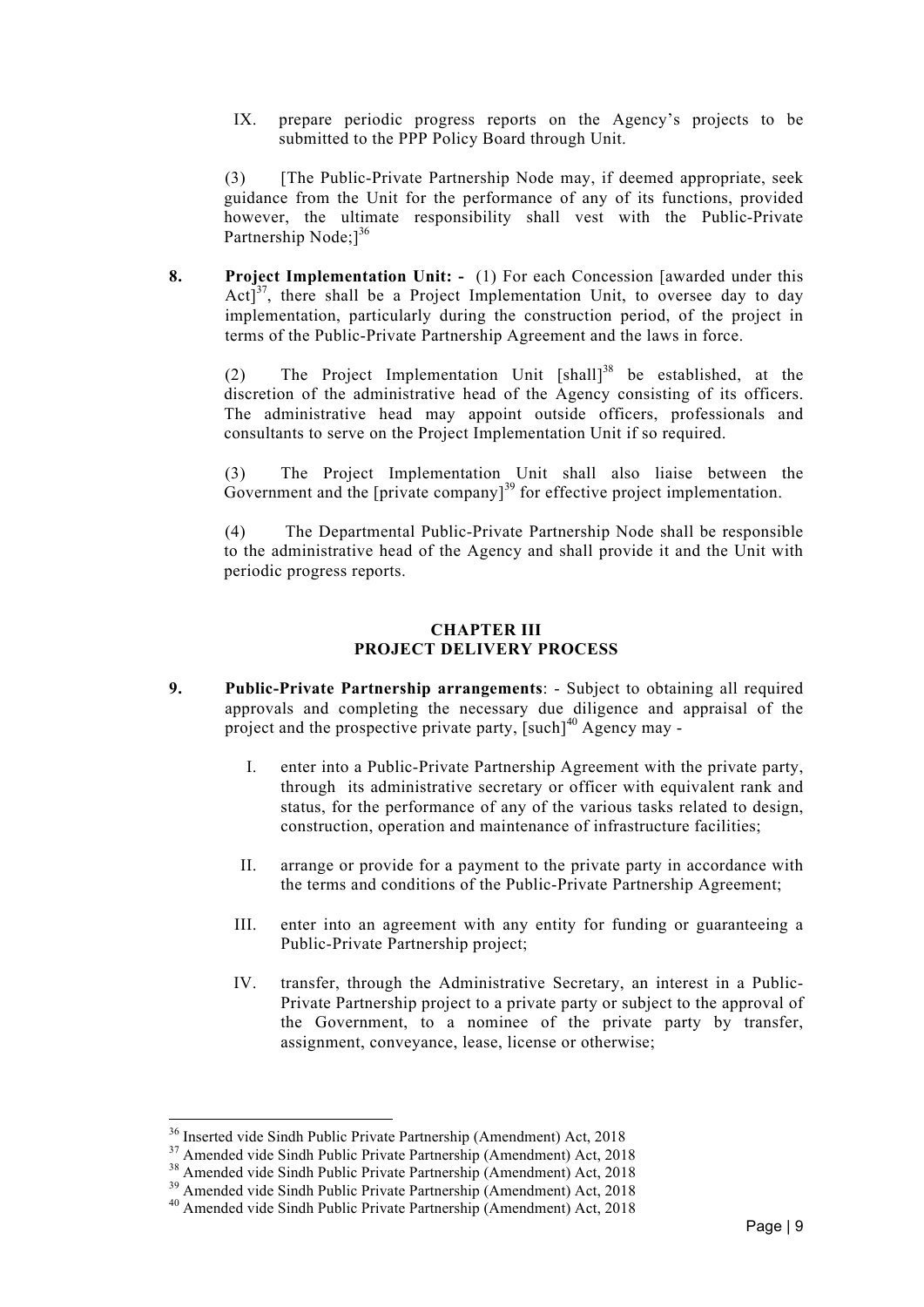- V. enter into an arrangement with any other Agency, the Government Department or a body, board or entity owned or controlled by the Government for a Public-Private Partnership project; and
- VI. subject to the Public-Private Partnership Agreement, assume or transfer an interest in a private party or a nominee of the private party by transfer, assignment, conveyance, sale, grant or surrender.
- **10. Project identification and preparation**: (1) An Agency shall identify and prepare a project**,** and shall complete this phase before tendering.

(2) The Agency shall identify and conceptualize potential projects from its master plans and other planning documents.

(3) The preparation of the projects shall consist of a feasibility study, initial environmental examination, environmental impact assessment in line with Industry international best practices if required, risk analysis, analysis of the need for Government support, stakeholder consultations, determination of the appropriate Public-Private Partnership modality, and preparation of bidding documents including a draft Public-Private Partnership Agreement.

(4) The Agency shall prioritize the projects within its sector and, or geographical area using criteria such as supply and demand gaps, social and economic benefits, financial attractiveness, risks and uncertainties involved, and readiness for implementation.

(5) The Agency shall submit each viable project proposal through the Unit to the [Project Support Facility.] $41$ .

(6) [If the Project Support Facility approves the project for financial support, the Agency shall submit such project proposal through the Unit to the Board for approval.

(7) If the Project Support Facility refuses to provide financial support to any project, the Project Support Facility shall provide its reasons for such refusal to the Agency. The Agency may submit such project proposal through the Unit to the Board to seek financial support from Viability Gap Fund. The Agency shall also set out the reasons for refusal by Project Support Facility and submit the basis for seeking support from Viability Gap Fund; provided that no such project shall be submitted to the Board under this sub-section after December 31,  $2021.$ ]<sup>42</sup>

**11. Project prioritization and approval:**– (1) The Unit shall exercise quality control by reviewing the viability of the project proposals and completeness in terms of documentation.

(2) [The Unit shall prioritize the projects and submit, on behalf of Agency, such projects to Project Support Facility and the Board for approval.<sup>[43]</sup>

(3) The Unit shall include approved projects in a priority list of the Province and widely publicize them.

<sup>&</sup>lt;sup>41</sup> Amended vide Sindh Public Private Partnership (Amendment) Act, 2018<br><sup>42</sup> Inserted vide Sindh Public Private Partnership (Amendment) Act, 2018<br><sup>43</sup> Amended vide Sindh Public Private Partnership (Amendment) Act, 2018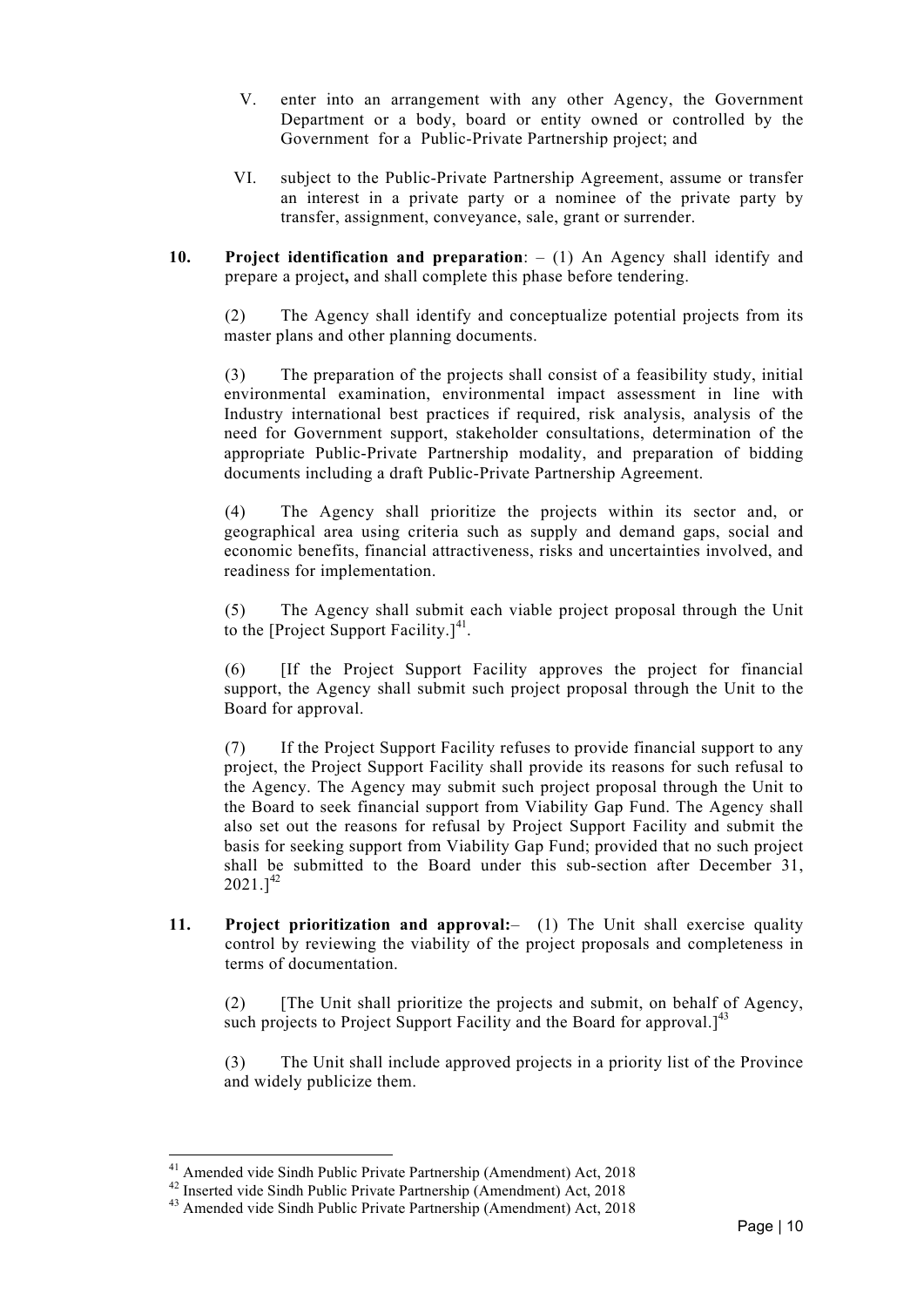**12. Approval of government support**: – (1) Requests for government support described in Section 15 shall be an integral part of the project proposals submitted by the Agencies.

(2) The Unit shall review and analyze all requests for government support with budgetary implications and shall evaluate the justification and eligibility for such support and the fiscal impact of the related direct and contingent liabilities.

(3) Based on this review and analysis, the Unit shall make a recommendation to the Board for approval, rejection or reconsideration of the requested support.

(4) After approval of the Board, the Unit shall make necessary arrangements for including such support in the budget of the Province.

**13. Selection of the private party:** – (1) After the approval of the project proposal by the Board, the Agency shall select the private party for the project through open competitive bidding.

(2) The Agency shall not enter into direct negotiations with any person without open competitive bidding. Clarifications may take place during the bid evaluation process subject to principles of integrity, transparency and equal opportunity.

**14**. **Change of control and transfer restrictions: -** (1) If a Consortium is the prequalified person, it shall notify the Agency of all changes in the shareholding of the Consortium prior to contract award. Such changes may be approved by the Agency, provided they are carried out in conformity with the terms and conditions of the bidding and do not jeopardize the Consortium's prequalification;

(2) If the consortium fails to comply with requirement of subsection 14(1), the consortium shall be disqualified

(3) After the contract award, the members of the Consortium may, with the prior approval of the Government and subject to conditions set forth in the Public-Private Partnership Agreement, voluntarily or involuntarily cause, permit or undergo any change of control; or transfer their interests in the private party to third parties, provided they are able to be replaced by an entity or entities at least as legally, technically and financially qualified to meet their project obligations.

- **15. Government support**: (1) Government support approved by the Board for a project may include any of the following:
	- I. Administrative support to the private party consistent with the private party's responsibilities under the Public-Private Partnership Agreement in obtaining licenses and clearances from the Government, a public sector organization or an Agency, for the purposes of the project on such terms and conditions as may be prescribed; provision of utility connections for power, gas and water at project site; acquisition of land or rights of way necessary for the project; rehabilitation and resettlement of displaced persons directly required to execute the project; and any other administrative responsibility;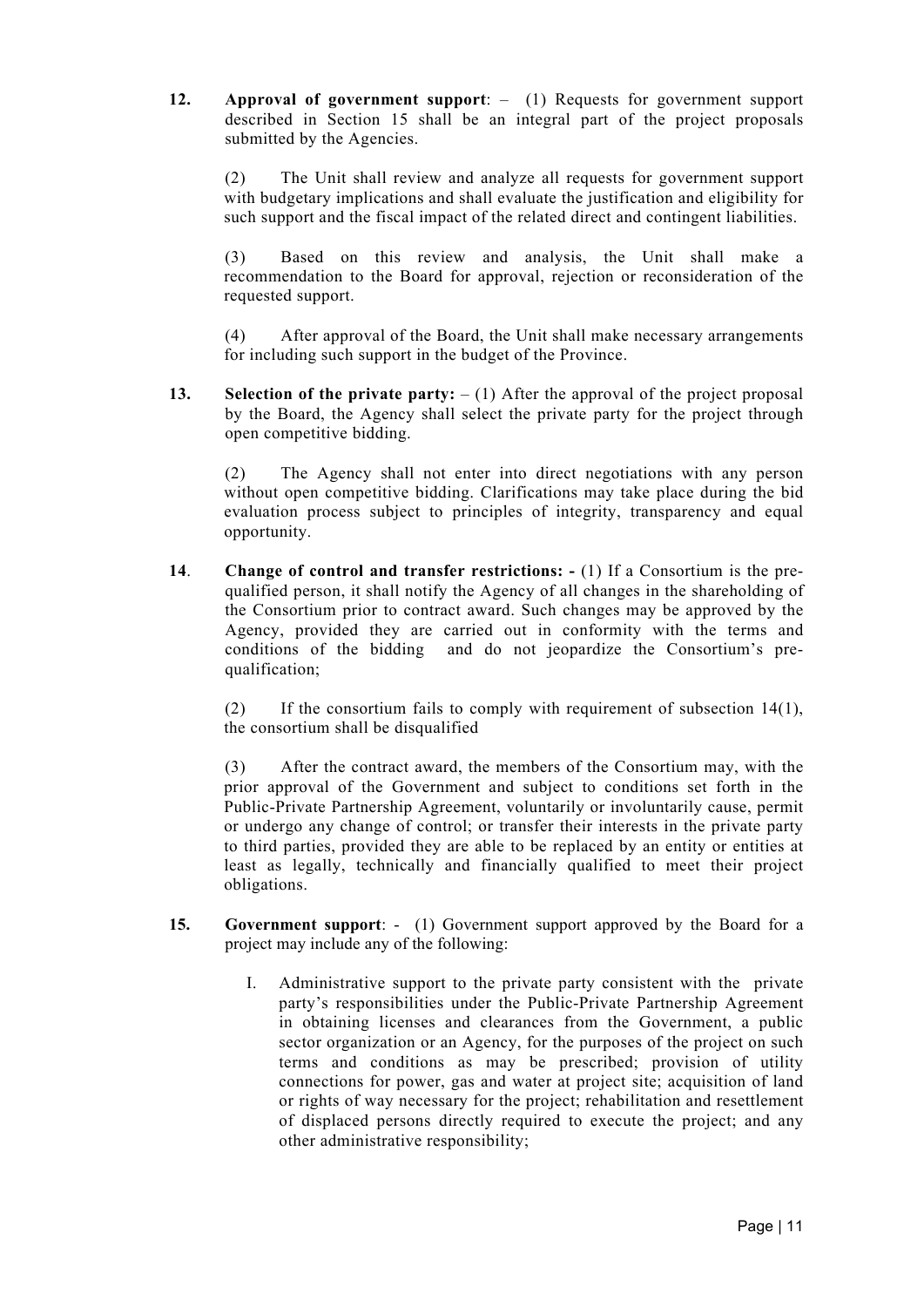- II. Asset-based support such as leasing  $\lceil$ , licensing or grant of right to use<sup> $144$ </sup> land and / or infrastructure facilities owned by the Government or an Agency to the private party. The need for this type of support shall be determined on a case-by-case basis;
- III. [Financial assistance through the Viability Gap Fund for the projects, which have not been approved by the Project Support Facility, shall be offered only for the projects which are economically and socially important but may not be viable financially if constrained by factors including, but not limited to, the affordable user fees, initial capital requirements and revenue needed to generate a fair return on investment for the Public-Private Partnership projects. The amount of such support shall be determined on the basis of bidding; provided that no support from Viability Gap Fund shall be provided to any new projects after December 31, 2021;<sup>145</sup>
- IV. Government guarantees for political risks under the Government's control such as changes in the Public-Private Partnership policy, delay of agreed user fee adjustments, early termination of the Public-Private Partnership Agreement with no fault of the private party, and expropriation; this type of support shall be made available for all projects; and
- V. Government guarantees for other risks such as force majeure, demand risk, and default by an Agency on payments for works and services delivered by the private party (off-take risk); the need for this type of support shall be determined on a case-by-case basis as part of the risk sharing analysis undertaken during project preparation.

(2) All of the government support for the project shall be clearly indicated in the bidding documents and included in the Public-Private Partnership Agreement.

**16. Preparation and negotiation of Public-Private Partnership Agreement:** – (1) The draft Public-Private Partnership Agreement shall form a part of bidding documents.

(2) The draft Public-Private Partnership Agreement shall clearly define the legal relationship between the Agency and the selected private party, as well as their respective rights and responsibilities, including the specific government support for the project.

(3) The draft Public-Private Partnership Agreement shall include but not limited to the following provisions, as applicable:

I. Type of project;

- II. Term of the Public-Private Partnership Agreement;
- III. Scope of work and services to be provided under the project;
- IV. Main technical specifications and performance standards;
- V. Environmental and safety requirements;

<sup>&</sup>lt;sup>44</sup> Inserted vide Sindh Public Private Partnership (Amendment) Act, 2018<br><sup>45</sup> Amended vide Sindh Public Private Partnership (Amendment) Act, 2018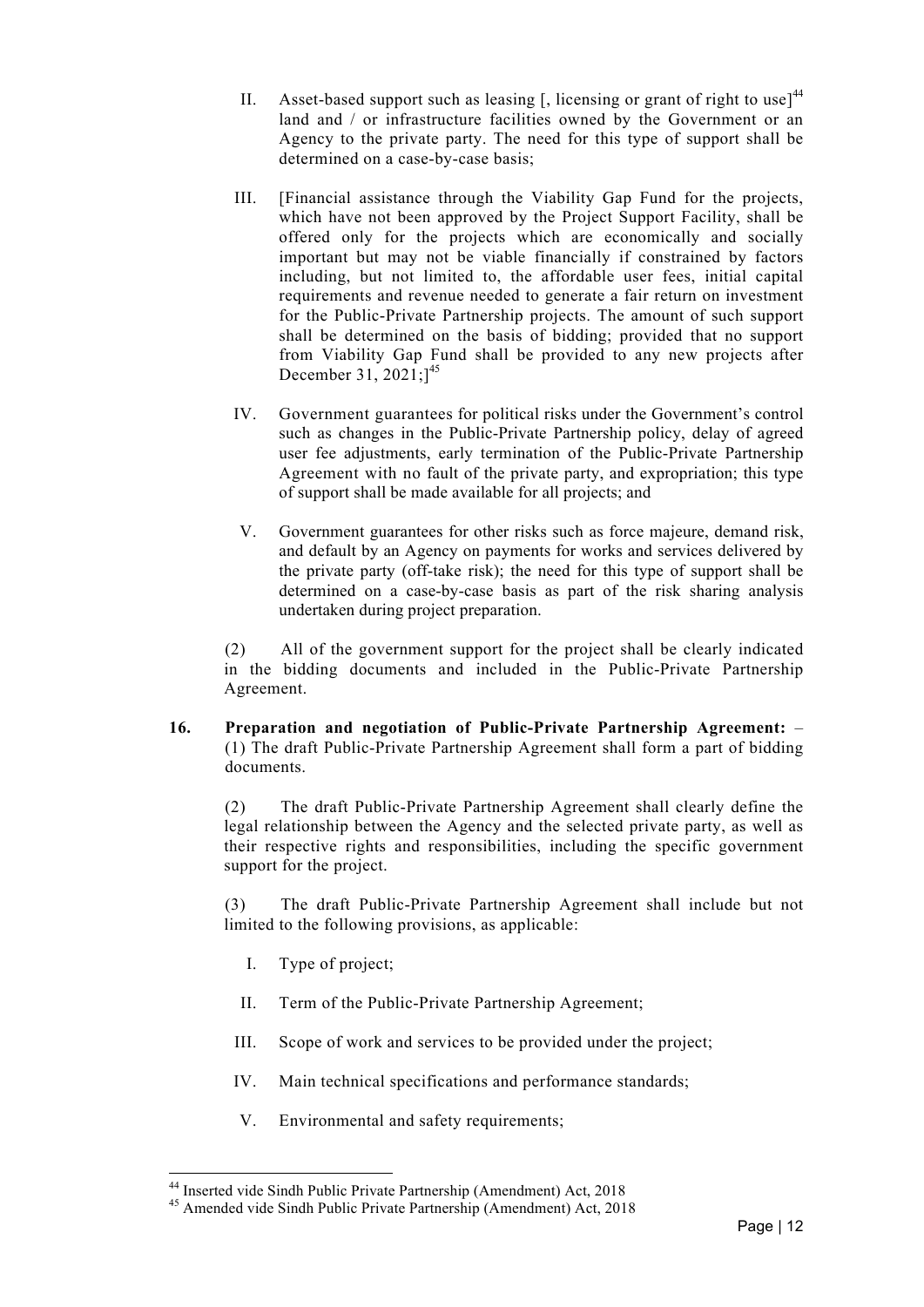- VI. Implementation milestones and completion date of the project;
- VII. Cost recovery scheme through user fees, including a mechanism for periodical adjustment;
- VIII. Performance bonds for construction works and operation;
	- IX. Minimum insurance coverage;
	- X. Acceptance tests and procedures;
	- XI. Rights and obligations of the parties to the Public-Private Partnership Agreement, including risk sharing;
- XII. Penalties and liquidated damages provisions for delays;
- XIII. Type and amount of Government support;
- XIV. Hand back requirements at the end of the term of the Public-Private Partnership Agreement, if any;
- XV. Warranty period and procedures after the hand back;
- XVI. Requirements and procedure for variations of the Public-Private Partnership Agreement;
- XVII. Grounds for and effects of termination of the Public-Private Partnership Agreement, including *force majeure*;
- XVIII. Compensation formula for early termination scenarios;
	- XIX. Procedures and venue for dispute resolution;
	- XX. Financial reporting by the private party; and
	- XXI. Supervision mechanism of the Agency.

(4) The Agency shall not enter into a Public-Private Partnership Agreement unless the procedure specified in this Act has been followed.

(5) Contract negotiations for the conclusion of a Public-Private Partnership Agreement shall be completed between the Agency and the private party within six months after the contract award.

**17. Project implementation and operation:** – (1) Before signing the Public-Private Partnership Agreement with the Agency, the private party may establish, without changing its shareholding and subject to conditions set forth in the bidding documents, a special purpose company for implementation of the project , which shall assume all the rights and obligations of the private party.

(2) For major construction works, the private party shall prepare a detailed engineering design and implementation plan in accordance with the main technical specifications prescribed in the Public-Private Partnership Agreement and submit it to the Agency for approval prior to the start of construction.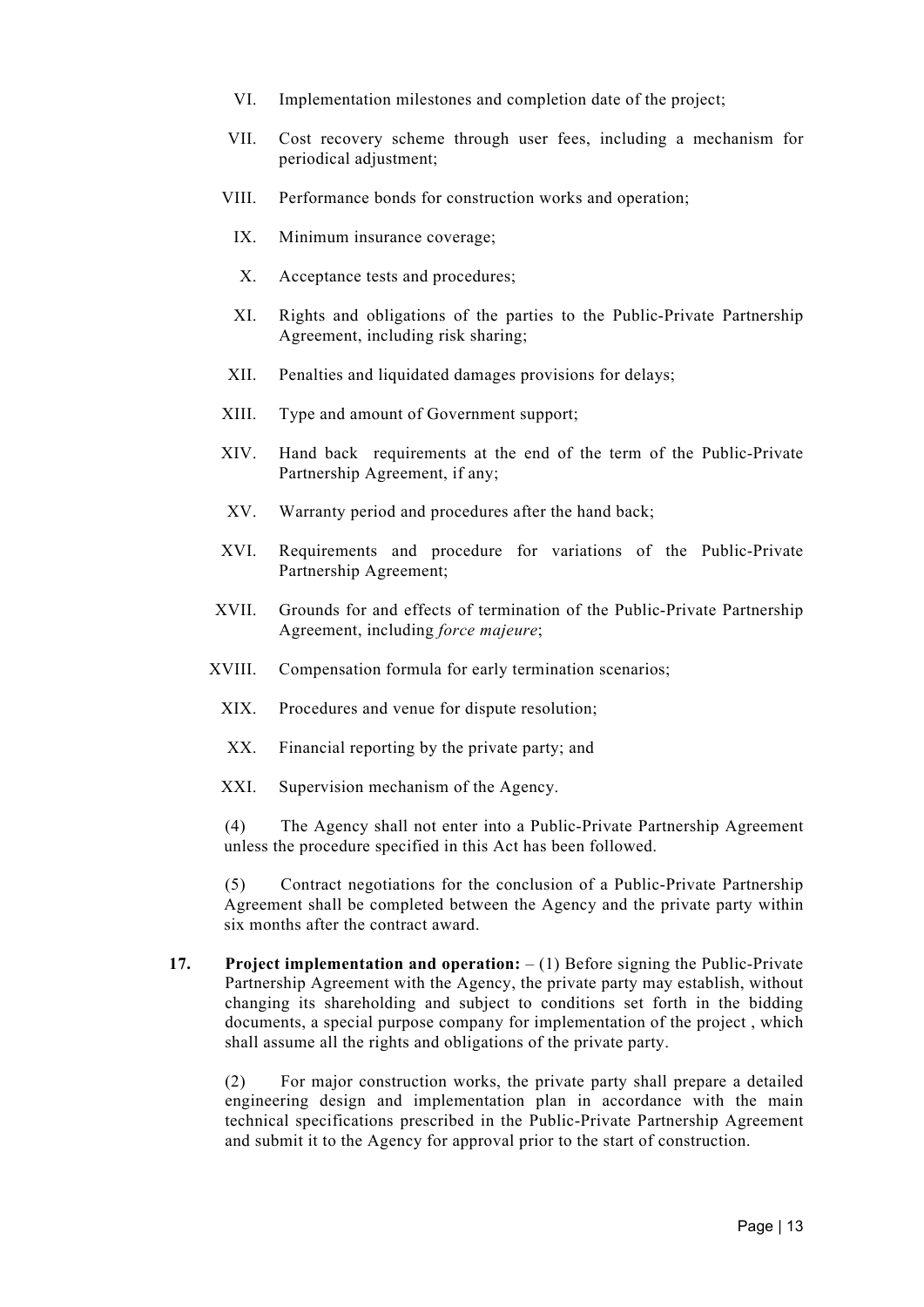(3) The private party shall carry out the construction for the project in accordance with the performance standards and specifications prescribed in the approved engineering design.

(4) To guarantee its performance in the construction works, the private party shall post a bond or furnish a bank guarantee, which shall be valid up to the end of the warranty period under the construction contract and acceptance by the Agency; for projects, which include operation by the private party, the private party shall post or furnish another performance bond or bank guarantee upon the acceptance of the completed works to guarantee compliance with the operating parameters and standards specified in the Public-Private Partnership Agreement.

(5) Within twelve months of the signing of the Public-Private Partnership Agreement, the private party shall achieve financial close for the project or as the case may be in the [Public-Private Partnership] <sup>46</sup> Agreement, defined as a legally binding commitment of equity holders and lenders to provide funding for the entire investment. Any delay in reaching financial close beyond such period shall be reported by the Agency to the Board, with an explanation for the delay so that the Board can determine if the project is capable of being financed under the proposed Public-Private Partnership modality or whether other alternatives including traditional procurement should be considered.

## **CHAPTER IV**

#### **PROCUREMENT**

**18. Public procurement laws to apply:** – (1) The procurement process shall be governed under Sindh Public Procurement Rules framed from time to time by the Government.

(2) The Agency shall ensure that the Sindh Public Procurement Rules have been followed in letter and spirit from the pre-qualification stage through bidding and contract signing. In all instances, the procedures shall be transparent with full disclosure of the procedures and results of the pre-qualification and bidding.

(3) In view of the special characteristics of procurement for Public-Private Partnership projects, the Board shall periodically review, with assistance of the Unit, the Procurement Rules which apply to Public-Private Partnerships, and seek any changes which are needed for successful operation of the Public-Private Partnership program.

 $(4)$  [Omitted]<sup>47</sup>

- **19. Award through open bidding:-** Public competitive bidding shall be applied for the award of all Public-Private Partnership projects strictly in accordance with the provisions of the Act.
- **20. Unsolicited proposals:-** [A person may propose a project to an Agency on its own initiative by submitting a project proposal, and will be subject to the procurement procedures as may be prescribed under Sindh Public Procurement Act, 2009 and any rules or regulations framed thereunder from time to time.<sup>[48]</sup>.

<sup>&</sup>lt;sup>46</sup> Amended vide Sindh Public Private Partnership (Amendment) Act, 2018<br><sup>47</sup> Omitted vide Sindh Public Private Partnership (Amendment) Act, 2014<br><sup>48</sup> Amended vide Sindh Public Private Partnership (Amendment) Act, 2018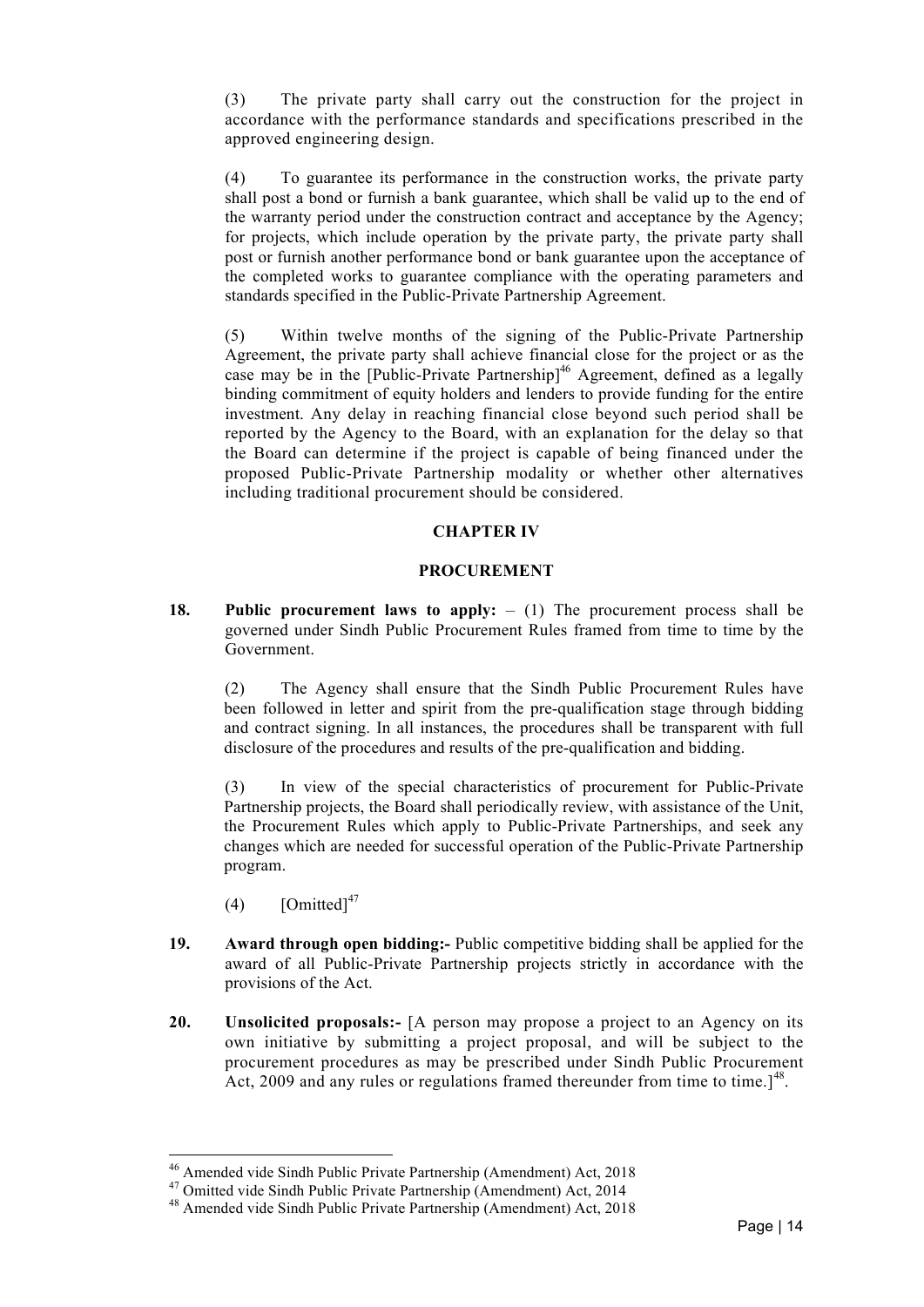#### **CHAPTER V**

#### **FINANCE**

- **21. Financing:-** [(1) Financing of a Public-Private Partnership project may be in such amounts and upon such terms and conditions as may be determined by the parties to the Public-Private Partnership Agreement. Without limiting the generality of the foregoing, the private party or the responsible Agency may utilize any financial resources which may be available to them, including but not limited to:-
	- I. proceeds of debt including finance facilities, equity, or other securities or obligations;
	- II. funds raised by grant of leases or concessions;
	- III. any designated funds;
	- IV. grants from any source; and
	- V. voluntary contributions, whether financial or non-financial by a private party, including but not limited to, charity, philanthropic funds, gifts and legacy;

(2) The private party or the responsible Agency, as the case may be, may secure any financing with a pledge or assignment of, security interest in, or lien on, any or all of its property, including all of its property interests in the facility;

(3) Government or and Agency may enter in to an agreement with senior secured lenders of the private party pursuant to which, in the event of default of the private party, they or their duly appointed representative will have the right, but not the obligation, to step in and replace the private party or any of its contractors to cure the default and avoid termination of the Public-Private Partnership Agreement. Such agreement will be negotiated and signed at or before financial close;

(4) Government shall ensure that adequate resources are allocated including budgetary support and contingent liability funding in order to discharge all obligations undertaken by the Government or any Agency in respect of a Project.]<sup>49</sup>

**22. Viability Gap Fund:** – (1) The Government may establish a Viability Gap Fund to support Public-Private Partnership projects and finance the gap between project revenues constrained by affordability considerations and revenues needed to generate a fair return on investment for the Public-Private Partnership projects:

[Provided that support from Viability Gap Fund shall only be provided to such projects, which have not been approved by Project Support Facility for its financial support.

Provided further that no support from Viability Gap Fund shall be provided to any new projects after December 31, 2021.

(2) The Viability Gap Fund shall cease to exist on or after January 1, 2022, if so notified by the Government, in which case, all assets, liabilities, rights and obligations thereof shall stand transferred to Project Support Facility, without the need for any further action, deed or thing.] $50$ 

<sup>&</sup>lt;sup>49</sup> Amended vide Sindh Public Private Partnership (Amendment) Act, 2018<br><sup>50</sup> Inserted vide Sindh Public Private Partnership (Amendment) Act, 2018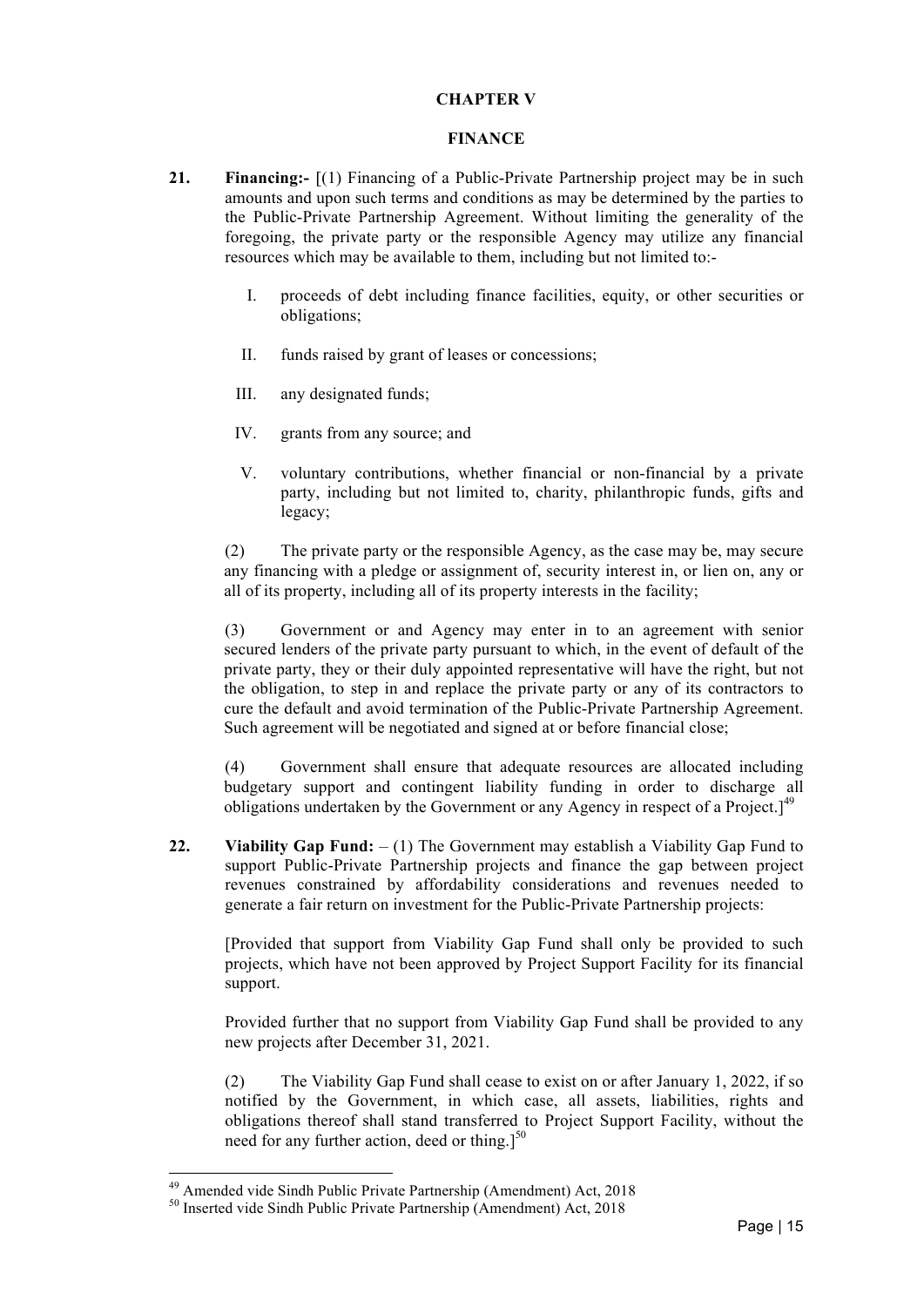**22-A [Project Support Facility: -** (1)The Project Support Facility, as part of its objects, shall support Public-Private Partnership projects and finance the gap between the project revenues constrained by the factors including, but not limited to, affordability considerations, initial capital requirements and revenue needed to generate a fair return on investment for the Public-Private Partnership projects: Provided, however, the financial support for any Public-Private Partnership shall be with the discretion of the Project Support Facility;

(2) With effect from the date notified by Government pursuant to section 22(2), all assets, liabilities, rights and obligations of the Viability Gap Fund shall stand transferred to Project Support Facility, without need for any further action, deed or thing;

(3) The Project Support Facility shall not provide any financial support to any project other than Public-Private Partnership projects under this Act nor its assets or funds shall be utilized for any purpose except as provided in sub-section (1);

(4) Government shall ensure that adequate resources are allocated and disbursed to Project Support Facility to meet the annual obligations undertaken by the Project Support Facility in respect of projects being supported by Project Support Facility;

(5) All of the Project Support Facility support for the project shall be clearly indicated in the bidding documents and included in the Public-Private Partnership Agreement. $]^{51}$ 

**23. User fee: -** (1) The Government may impose and revise, through a notification in the official gazette, single or multiple user fees for different uses of the Public-Private Partnership projects by different classes of the users.

(2) The Government may exempt, through notification in the official gazette, certain classes of users from payment of the user fees.

(3) The Government may entrust the private party with collection of user fees.

(4) The Government shall set the user fees at levels that ensure the financial viability of the project and fully cover the operations and maintenance expenses, plus a fair return to the private party. Notwithstanding the foregoing, if the Government elects to maintain the user fees at levels below levels that would ensure financial viability as described herein, then it shall compensate the private party for the difference through the Viability Gap Fund.

(5) Unless specified otherwise in the bidding documents, the Agency shall determine, through bidding, the user fees which shall be adjusted periodically during the term of the Public-Private Partnership Agreement based on a formula using official price indices set forth in the Public-Private Partnership Agreement.

**24. Reports and audits: -** The Agency shall include appropriate reporting and audit requirements in the Public-Private Partnership Agreement, taking into consideration the nature of the project, its business structure, the source of financing and the financial commitments of the Government to the private party. [The Agency, if deemed appropriate, may retain outside consultants and auditors for the purposes of this section.] $52$ 

<sup>&</sup>lt;sup>51</sup> Inserted vide Sindh Public Private Partnership (Amendment) Act, 2018<br><sup>52</sup> Amended vide Sindh Public Private Partnership (Amendment) Act, 2018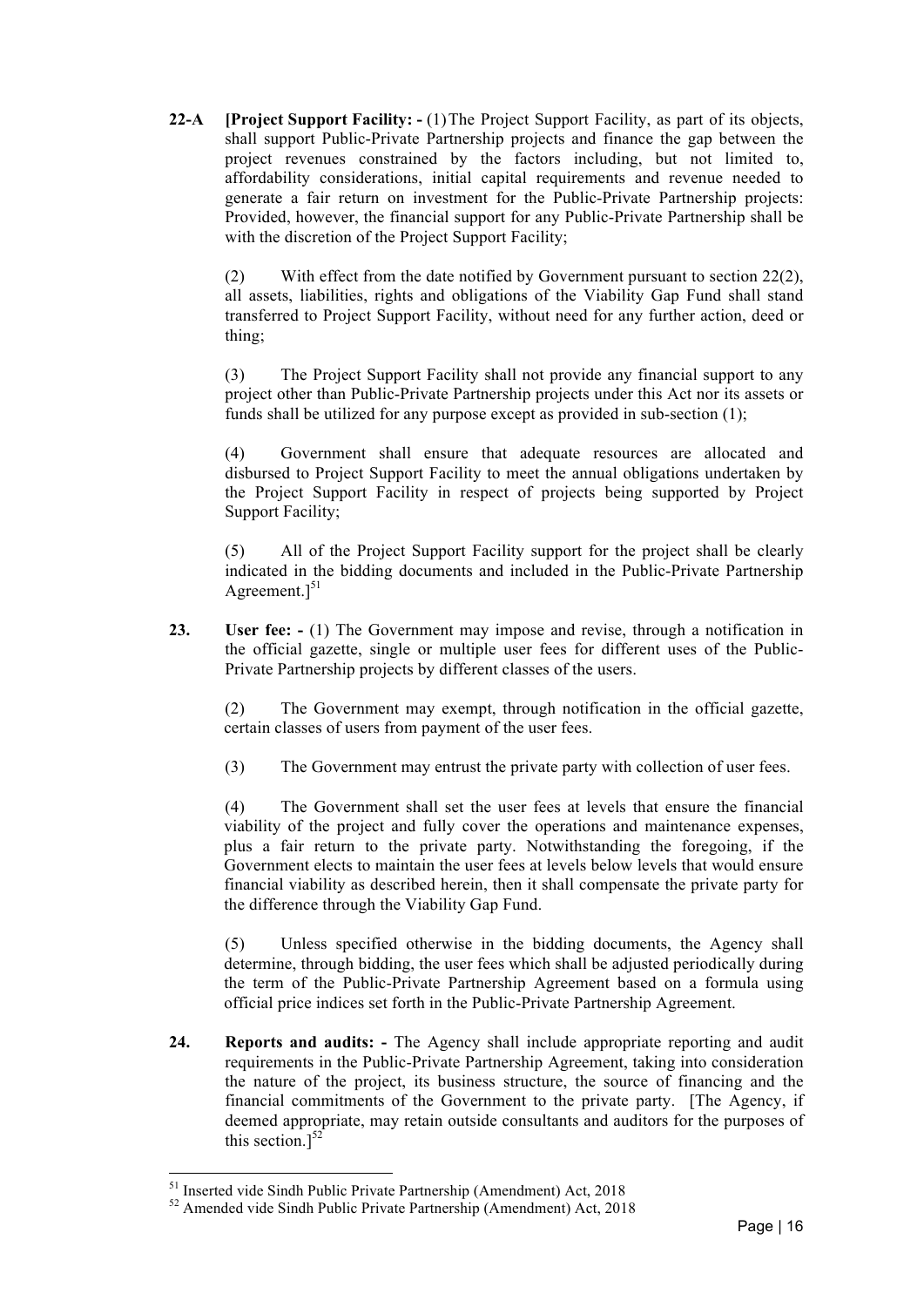## **CHAPTER VI Other Issues**

### **25. Power to prescribe standards:** – The Government may -

- I. prescribe and enforce performance standards for a Public-Private Partnership project, including standards of performance for a private party with regard to different aspects of the services to be rendered to the users and the Government;
- II. prescribe quality standards, including standards for the materials, equipment, processes and resources used, or persons employed, during all stages of the project to ensure sustainable delivery of services and adherence to the prescribed quality standards;
- III. [link entitlement to support from the Viability Gap Fund, support from Project Support Facility, subsidy, annuity and other compensation and benefits with meeting certain performance standards as it may deem fit;]<sup>53</sup>
- IV. issue and enforce accounting guidelines for proper accounting of the projects; and
- V. prescribe any other standard for regulating the Public-Private Partnership projects.
- 26. Indemnity:  $(1)$  The private party or its sub-contractor shall, subject to subsection (2), be responsible for, and shall release and indemnify the Agency, its employees, agents and contractors on demand from and against all liability for -
	- (a) death or personal injury;
	- (b) loss of or damage to property, including property belonging to the Government or Agency or for which it is responsible;
	- (c) breach of statutory duty; and
	- (d) actions, claims, demands, costs, charges and expenses, including legal expenses on an indemnity basis which may arise out of, or in consequence of, the design, construction, operation or maintenance of the assets; the performance or non-performance by the private party or its sub-contractor of its obligations under the Public-Private Partnership Agreement; or the presence on the Government's property of the contractor, a subcontractor, or their employees or agents.
- (2) The private party or its sub-contractors shall not be responsible or be obliged to indemnify the Agency for -
	- I. any of the matter referred to in paragraphs  $(1)$   $(a)$  to  $(d)$  above which arises as a direct result of the private party or its sub-contractor acting on the instruction of the Agency;
	- II. any injury, loss, damage, cost and expense caused by the negligence or wilful default of the Agency, its employees, agents or contractors, or a

<sup>&</sup>lt;sup>53</sup> Amended vide Sindh Public Private Partnership (Amendment) Act, 2018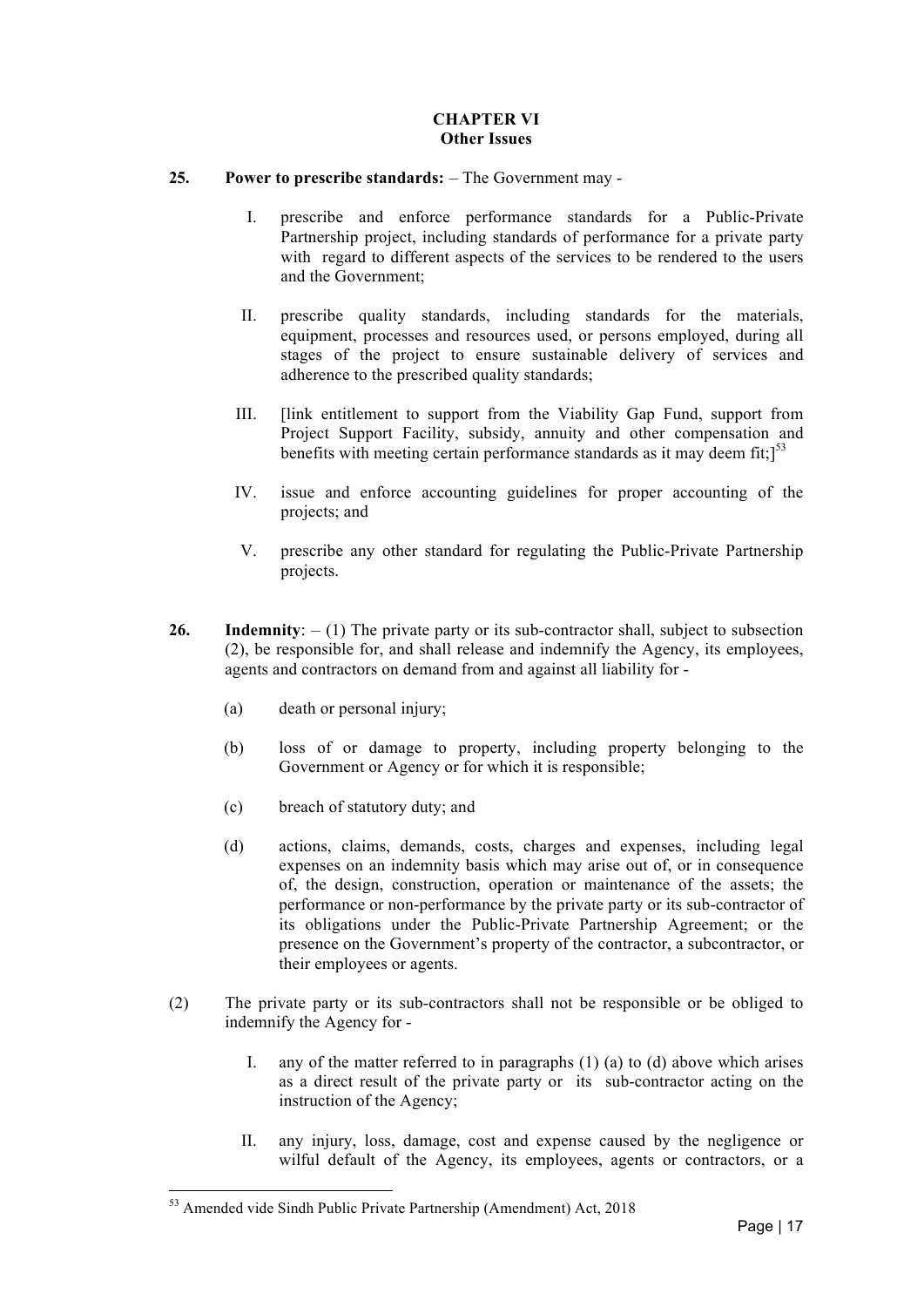breach by the Agency of its obligations under the Public-Private Partnership Agreement, or

- III. any claims made under the Act in respect of the Government's property.
- **27. Dispute resolution:** (1) If a dispute arises out of or relates to the Public-Private Partnership Agreement, or the breach thereof, and if that dispute cannot be settled through direct discussions, the parties shall first endeavor to settle the dispute in an amicable manner by mediation administered by an independent and impartial person appointed by the Board, before resorting to arbitration. Thereafter, any unresolved controversy or claim arising out of or relating to the Public-Private Partnership Agreement, or breach thereof, shall be settled by arbitration in the city of Karachi or any other place in Pakistan or as agreed to by the parties specified in the Public-Private Partnership Agreement. Judgment upon the award rendered by the arbitrator(s) may be entered in any court having jurisdiction thereof.
	- (2) Disputes shall be decided in accordance with the law in force in Pakistan.
- **28**. **Termination of the Public-Private Partnership Agreement: –** The Public-Private Partnership Agreement may be terminated in the following cases:
	- I. **End of the term of the Public-Private Partnership Agreement.** Upon completion of the term of the Public-Private Partnership Agreement, the private party will hand back any public property to the Government, free and clear of all encumbrances and in satisfactory condition as determined by the Government following an inspection. The procedures for the hand back and indemnities if any shall be set forth in the Public-Private Partnership Agreement.
	- II. **Unilateral termination of the Public-Private Partnership Agreement by the Government** acting in the public interest. Following notice and subject to the procedures set forth in the Public-Private Partnership Agreement, the Government shall compensate the private party for any investments made in the project, including any debts incurred and a sum which fairly represents the lost profit on such investments;
	- III. **Default by the Agency under the Public-Private Partnership Agreement**  of its obligations and expiration of any cure period, causing the private party to rescind the Public-Private Partnership Agreement. Following notice and subject to the procedures set forth in the Public-Private Partnership Agreement, the Agency shall compensate the private party for any investments made in the project, including any debts incurred and the fair market value of the equity, or any amount that fairly compensates the private party for its lost revenues in accordance with the terms of the Public-Private Partnership Agreement;
	- IV. **Default by the Private Party under the Public-Private Partnership Agreement**. If the private party fails to comply with the agreed milestone activities, or fails to achieve the prescribed technical and performance standards, or commits any substantial breach of the Public-Private Partnership Agreement, the Agency shall give written notice of the breach and notice to terminate to the private party and following expiration of any cure period may: (1) take over the project and assume all related liabilities of the private party, including its debt obligations; (2) allow lenders of the private party to exercise their step-in rights and security interests as specified in the loan documents for the project and replace the private party on the same terms and conditions, subject to approval of the substitute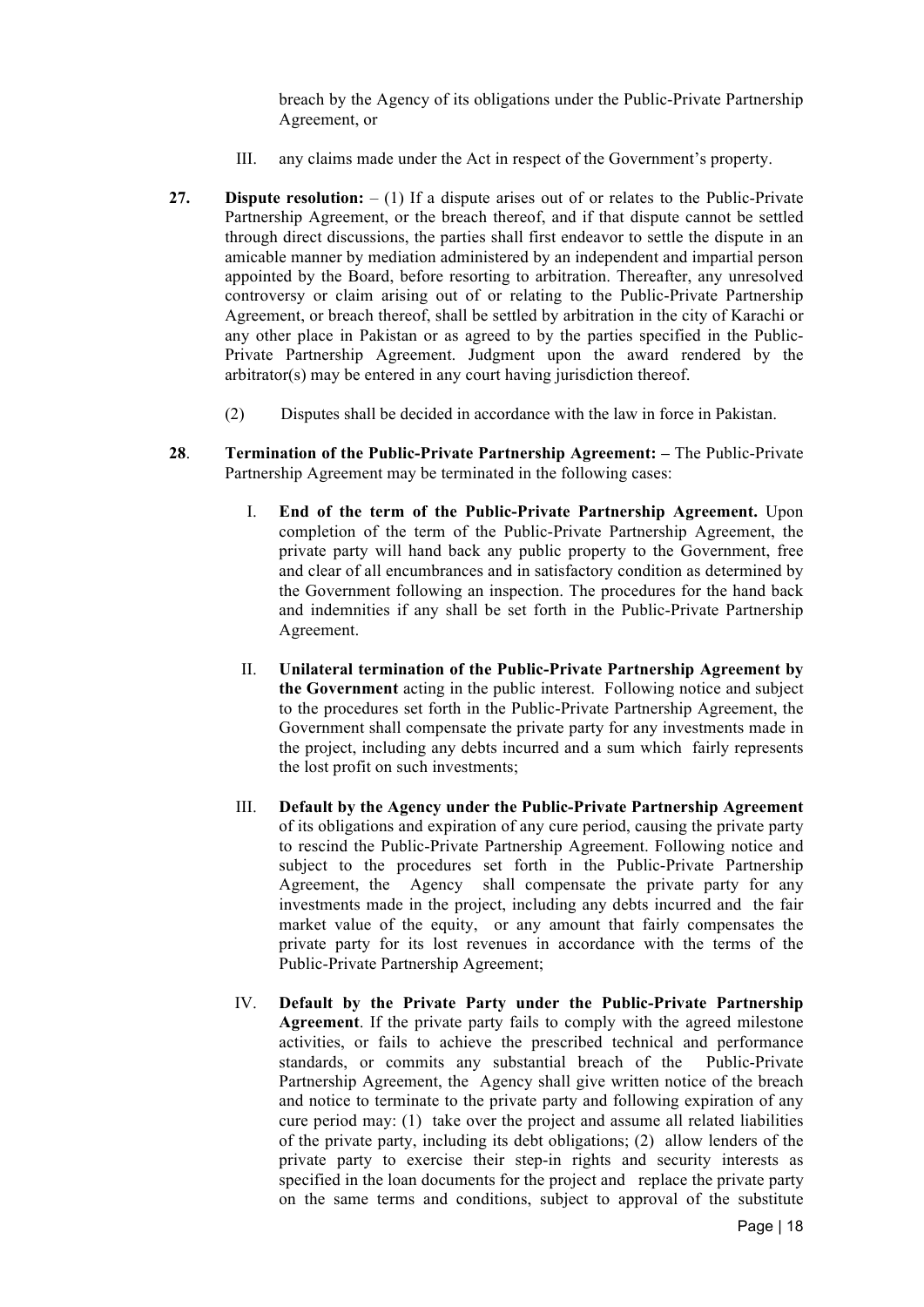private party by the Agency; (3) take over the project and auction the remaining term of the Public Private-Partnership Agreement through an open competitive bidding to interested qualified investors and apply the proceeds to pay the debts of the private party; or (4) invoke its other contractual remedies such as liquidated damages which fairly represent the degree of loss incurred by the Government.

- V. **The occurrence of a** *force majeure* **event** in the Public-Private Partnership Agreement shall be grounds for early termination at the request of either party and shall allow for a reasonable allocation of the risk of loss between the Government and the private party. The allocation of the risk and compensation formulae to be applied in such instance shall be set forth in the Public-Private Partnership Agreement.
- **29. Immunity to acts done in good faith**. No suit, claim or other legal proceedings by a private party or by any person shall lie against the Board, the Unit, an Agency or an officer of the Board, the Unit, and other government officers or consultants, in respect of anything done or intended to be done in good faith and in accordance with this Act and other laws in force.
- **30. Power to make rules**. For systemic and transparent enforcement of this Act and towards meeting its objectives the Government may, by notification in the official gazette, make rules for carrying out the purposes of this Act.
- **31. Power to frame regulations and guidelines**. Subject to this Act and the rules made hereunder, the Board may approve regulations, procedures and guidelines to make operations under this Act, efficient, transparent and effective.